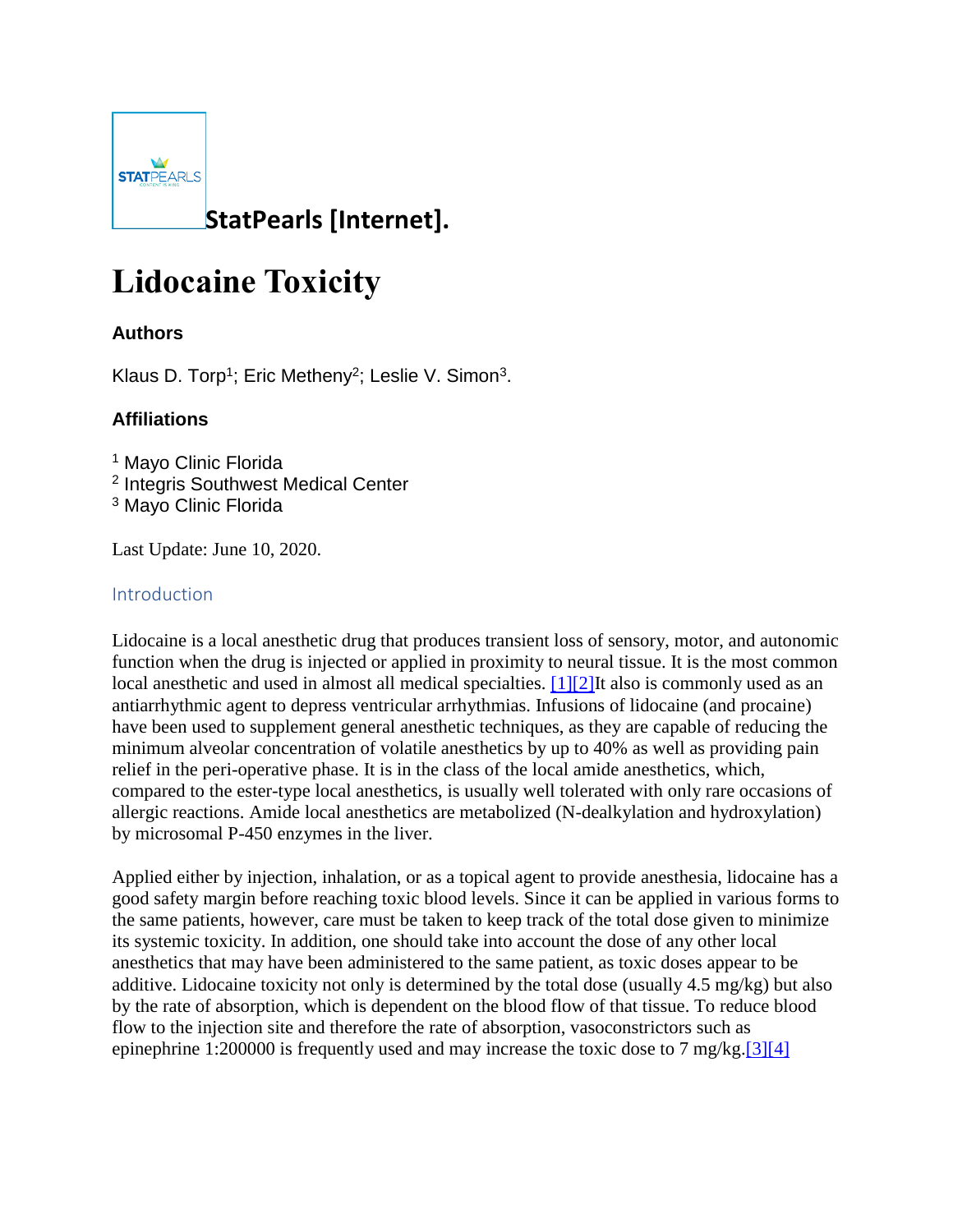Lidocaine toxicity to muscles and peripheral or neuraxial nerves can occur locally at the site of injection. Transient neurologic symptoms (TNS) after high concentration lidocaine spinal anesthetics have been described multiple times and have led to either reducing the concentration of the dose or switching to a different agent.

In addition to direct nerve toxicity, systemic toxicity affecting the brain and/or cardiac muscle can lead to sudden and dramatic changes in the patient's vital signs.

Finally, there are the side effects of a relative overdose at the site of injection, which can be quite dramatic. Examples include total spinal anesthesia or subdural injection of the drug that can cause severe hemodynamic compromise such as hypotension or bradycardia up to a cardiac and respiratory arrest.

#### **Etiology**

Toxicity to local nerves and muscles are thought to be a consequence of the prolonged application of high drug concentrations or the effect of preservatives in the local anesthetic solution or both.<sup>[5][6]</sup>

Systemic local anesthetic toxicity is due to high systemic plasma levels of lidocaine due to absorption of large doses of lidocaine, which depends mostly on the blood flow at the site of injection: tracheal > intercostal > caudal > paracervical > epidural > brachial plexus > subcutaneous.

Also, blind injection of large volumes into a large muscular area, such as for lumbar plexus block or sciatic nerve blocks, have all of the elements that could lead to systemic lidocaine toxicity.

Spinal anesthetics are very low in total dose and would not cause systemic lidocaine toxicity.

Inadvertent intra-arterial injections may cause local anesthetic toxicity in the tissue beds supplied by that artery even well under the systemic toxic concentration. This complication is seen mostly with injections into the neck, causing central nervous system (CNS) symptoms often during the injection or shortly after that without progressing to the feared cardiac toxicity.

## Epidemiology

All sexes are affected equally by lidocaine. Patients who are likely to be more susceptible to local anesthetic toxicity are patients at the extremes of age and women who are pregnant.

Rates of severe systemic toxicity (seizures with or without cardiac arrest) occur on the order of 1:10,000 for epidurals and up to 1:2000 for peripheral nerve blocks, depending on the type of block.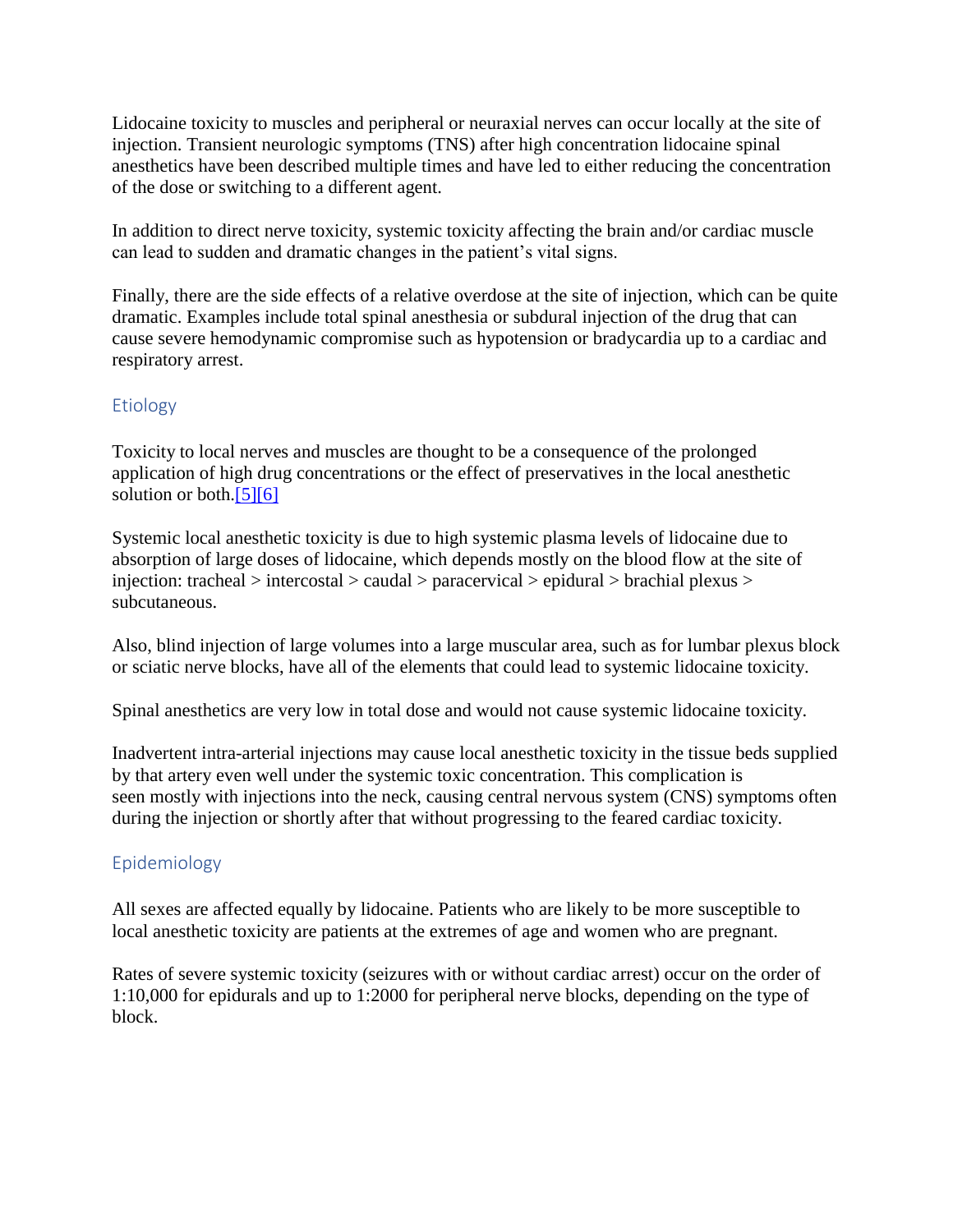#### Pathophysiology

Most local anesthetics block voltage-gated sodium channels from inside the cell, preventing subsequent channel activation and interfering with the large transient sodium influx associated with membrane depolarization. Impulse conduction slows, the rate of rising and the magnitude of the action potential decrease, and the threshold for excitation is raised progressively until an action potential can no longer be generated, and impulse propagation is abolished. Hence the pronounced effect of lidocaine toxicity on cells relies on the propagation of action potentials such as the central nervous and the myocardial conduction systems. Local anesthetics also may block calcium and potassium channels and N-methyl-d-aspartate (NMDA) receptors to varying degrees.

#### Histopathology

All local anesthetics can cause direct neuro-toxicity, depending on the dose and time of contact with the nerve. The occurrence of clinically relevant myopathy and myonecrosis has been described after continuous peripheral blocks, infiltration of wound margins, trigger point injections, and peri- and retrobulbar blocks. Histologically, myofibril hypercontraction progresses to lytic degeneration, edema, and necrosis. Regeneration usually occurs after three to four weeks. Concomitant steroid or epinephrine injections can worsen the myonecrosis.

#### **Toxicokinetics**

Potency correlates with lipid solubility, which is the ability of the local anesthetic molecule to penetrate membranes in a hydrophobic environment.

The duration of action also correlates with lipid solubility and protein binding. Highly lipidsoluble and protein-bound local anesthetics have a longer duration of action, presumably because they are less likely to be cleared by blood flow. Local anesthetics that are highly lipid-soluble also exhibit a high degree of plasma protein binding, mostly to alpha-1-acid glycoprotein and, to a lesser extent, albumin; as a direct consequence, their elimination is prolonged. Blood flow to the tissue deposit of local anesthetic determines the absorption rate and is responsible for the plasma level. It will, however, also transport local anesthetics away from the tissue site, reducing the risk of direct nerve toxicity. Lidocaine has a 90% hepatic metabolism, and the elimination half-life is 1.5 to 2 hours, which can be prolonged up to 3.5 fold in patients with the severe liver disease.

#### History and Physical

The CNS is the site of premonitory signs of overdose in awake patients. Early symptoms are circumoral numbness, tongue paresthesia, and dizziness. Sensory complaints may include tinnitus and blurred vision. Excitatory signs, such as restlessness, agitation, nervousness, or paranoia, may progress to muscle twitches and seizures. Ultimately, with large overdoses, CNS depression, including unconsciousness and coma, can occur. Hypotension and bradycardia can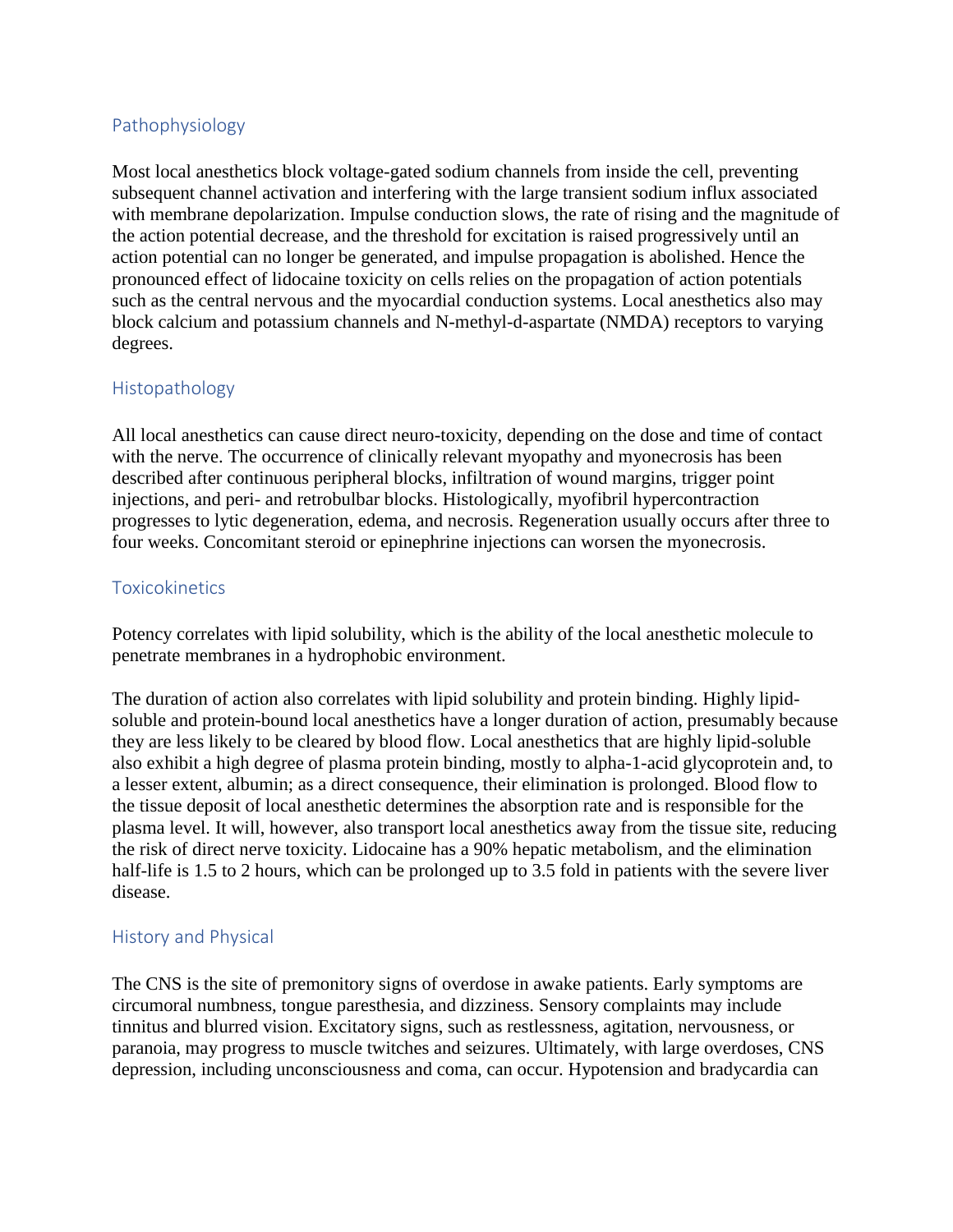also be side effects of relative local anesthetic overdoses that sometimes occur during neuraxial blockade or nerve blocks performed near the CNS.

Major cardiovascular toxicity usually requires higher lactic acid (LA) concentration in blood than that which produces seizures. Unintentional intravascular injection of local anesthetics during regional anesthesia produce severe cardiotoxic reactions, including hypotension, atrioventricular heart block, idioventricular rhythms, and life-threatening arrhythmias such as ventricular tachycardia and fibrillation and are usually the presenting signs of local anesthetic toxicity during general anesthesia.

#### **Evaluation**

The diagnosis is made clinically. The timing, dose, and site of the lidocaine injection are the main factors in considering systemic manifestations. It is important to keep in mind that even low doses injected inadvertently into an artery going to the brain can cause CNS symptoms. $[6][7][8]$ 

For direct local manifestations, such as pain seen in TNS, the concentration, and site of injection will help to make the diagnosis. While imaging the spine with CT or MRI will not help in making the diagnosis of TNS, it will help to rule out other causes that may compress the structures within the spinal canal, which could also cause severe pain after neuraxial blockade and would require urgent surgical decompression. A lidocaine plasma level can be obtained but will take too long for the results to be meaningful for any treatment decisions.

## Treatment / Management

Treatment of local anesthetic toxicity is symptomatic by raising the seizure threshold through pharmacologic interventions such as administering benzodiazepines and/or barbiturates or propofol. Hyperventilation with high doses of oxygen reduces cerebral blood flow and also has been used to raise the seizure threshold[.\[9\]\[10\]](https://www.ncbi.nlm.nih.gov/books/NBK482479/)

The other mainstay of treatment is to reduce the free available local anesthetic concentration in the plasma by administration of lipid emulsions. Due to the high lipid solubility, infusion of lipid emulsions will bind free circulating local anesthetics and lower the plasma levels. The following is the treatment algorithm suggested by the American Society of Regional Anesthesia and Pain Medicine:

## **"Call for Help"**

• Even premonitory CNS systems may progress to severe cardio-respiratory compromise, and many tasks may need to be done simultaneously such as getting code carts and fetching the lipid emulsion.

## **Initial Focus**

• Airway management: ventilate with 100% oxygen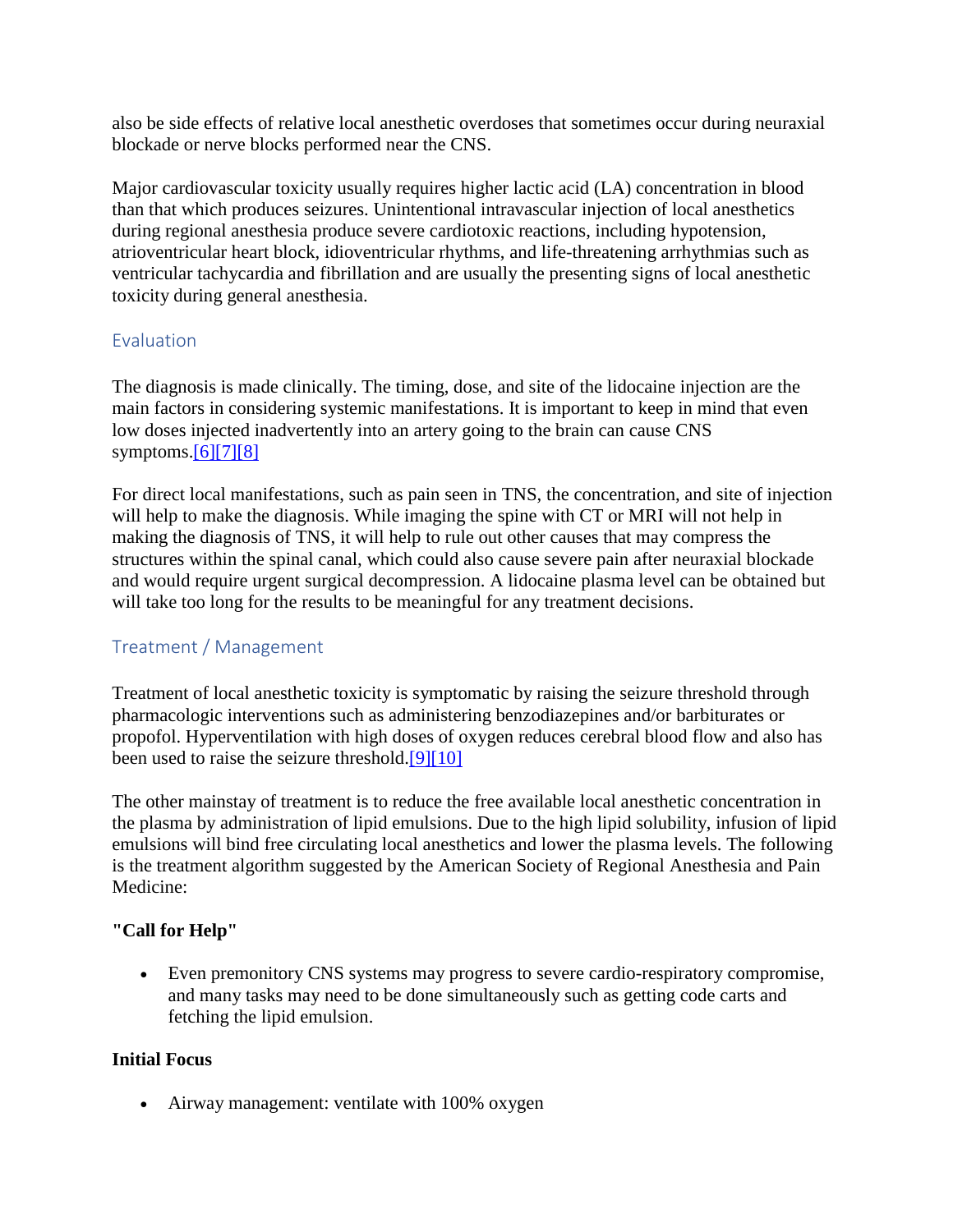• Seizure suppression: benzodiazepines are preferred; AVOID propofol in patients having signs of cardiovascular instability

#### **Alert the Nearest Facility Having Cardiopulmonary Bypass Capability**

#### **Management of Cardiac Arrhythmias**

- Basic and Advanced Cardiac Life Support (ACLS) will require adjustment of medications and perhaps prolonged effort
- AVOID vasopressin, calcium channel blockers, beta-blockers, or local anesthetic
- REDUCE individual epinephrine doses to  $\langle$ 1 mcg/kg

## **Lipid Emulsion (20%) Therapy** (values in parenthesis are for 70kg patient)

- Bolus 1.5 mL/kg (lean body mass) intravenously over 1 minute  $(\sim 100$ mL)
- Continuous infusion 0.25 mL/kg/min  $\left(\frac{18 \text{ mL}}{\text{min}}\right)$  adjust by roller clamp)
- Repeat bolus once or twice for persistent cardiovascular collapse
- Double the infusion rate to 0.5 mL/kg/min if blood pressure remains low
- Continue infusion for at least 10 minutes after attaining circulatory stability
- Recommended upper limit: Approximately ten mL/kg lipid emulsion over the first 30 minutes"

Resuscitation during LA toxicity may need to include cardiopulmonary bypass, as successful outcomes have been reported even after prolonged resuscitation, which may, in part, be explained by suggestions in animal models that bupivacaine, when added to cardioplegia solution, actually improves function and reduces the cellular damage of rat isolated hearts after prolonged, cold storage.

## Differential Diagnosis

The timing of the onset of symptoms related to the injection or application of large doses of lidocaine will most likely make the diagnosis. However, coincidental seizures due to a seizure disorder or panic attacks with hyperventilation may confound the diagnosis.

For direct local toxicity symptoms after lidocaine injection such as radicular pain, first exclude other causes, such as hematoma, that may compress structures in the spinal canal and require urgent surgical decompression. The timing of an epidural abscess in relation to a central neuraxial block would make that diagnosis unlikely. Most epidural abscesses, however, are spontaneous and could potentially coincide with the injection.

## Prognosis

The prognosis of lidocaine toxicity depends on the site of manifestation. CNS toxicity is either self-limited or quite amenable to treatment with benzodiazepines, has a good prognosis without sequelae, and does not need further neurologic testing. Cardiac toxicity may require prolonged resuscitation, but the prognosis after return to spontaneous circulation is often very good.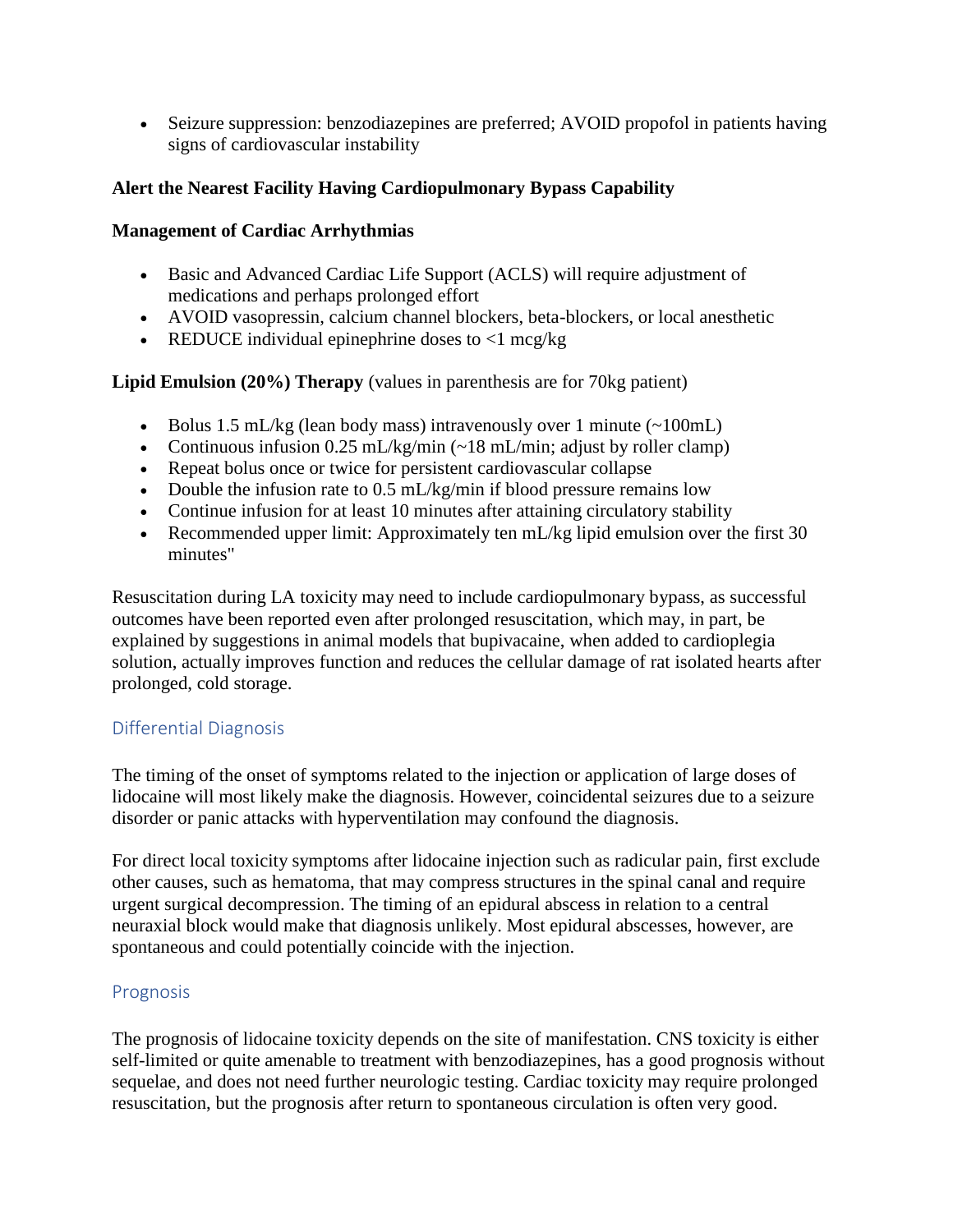#### Enhancing Healthcare Team Outcomes

Lidocaine is used by many healthcare professionals including nurse practitioners. Anyone who uses this anesthetic must be aware of its potential toxicity and how to manage it. Because lidocaine can cause seizures and arrhythmias, a neurologist and cardiologist should be consulted immediately. At the same time, the airway should be managed and maintained patent.

The other mainstay of treatment is to reduce the free available local anesthetic concentration in the plasma by administration of lipid emulsions. Due to the high lipid solubility, infusion of lipid emulsions will bind free circulating local anesthetics and lower the plasma levels.

The outcomes of patients with lidocaine toxicity depend on the dose and presence of neurological symptoms. When treatment is prompt, the outcomes are good but any delay in treatment can lead to death.<sup>[11][12]</sup>

#### **Questions**

To access free multiple choice questions on this topic, [click here.](https://www.statpearls.com/kb/viewarticle/30395?utm_source=pubmed)

#### References

- 1. Wright TF, Brunetti GF, Kennedy P. Lidocaine safety after saphenous vein tumescent anesthesia. Phlebology. 2019 Dec;34(10):683-689. [\[PubMed\]](https://www.ncbi.nlm.nih.gov/pubmed/30871437)
- 2. Lemming K, Fang G, Buck ML. Safety and Tolerability of Lidocaine Infusions as a Component of Multimodal Postoperative Analgesia in Children. J Pediatr Pharmacol Ther. 2019 Jan-Feb;24(1):34-38. [\[PMC free article\]](https://www.ncbi.nlm.nih.gov/pmc/articles/PMC6397014/) [\[PubMed\]](https://www.ncbi.nlm.nih.gov/pubmed/30837812)
- 3. Lee JT, Sanderson CR, Xuan W, Agar M. Lidocaine for Cancer Pain in Adults: A Systematic Review and Meta-Analysis. J Palliat Med. 2019 Mar;22(3):326-334. [\[PubMed\]](https://www.ncbi.nlm.nih.gov/pubmed/30614748)
- 4. Dokken K, Fairley P. StatPearls [Internet]. StatPearls Publishing; Treasure Island (FL): Dec 16, 2019. Sodium Channel Blocker Toxicity. [\[PubMed\]](https://www.ncbi.nlm.nih.gov/pubmed/30521265)
- 5. Bailey M, Corcoran T, Schug S, Toner A. Perioperative lidocaine infusions for the prevention of chronic postsurgical pain: a systematic review and meta-analysis of efficacy and safety. Pain. 2018 Sep;159(9):1696-1704. [\[PubMed\]](https://www.ncbi.nlm.nih.gov/pubmed/29757886)
- 6. Sekimoto K, Tobe M, Saito S. Local anesthetic toxicity: acute and chronic management. Acute Med Surg. 2017 Apr;4(2):152-160. [\[PMC free article\]](https://www.ncbi.nlm.nih.gov/pmc/articles/PMC5667269/) [\[PubMed\]](https://www.ncbi.nlm.nih.gov/pubmed/29123854)
- 7. Paik AM, Daniali LN, Lee ES, Hsia HC. Local anesthetic use in tumescent liposuction: an American Society of Plastic Surgeons survey. Ann Plast Surg. 2015 Feb;74(2):145-51. [\[PubMed\]](https://www.ncbi.nlm.nih.gov/pubmed/25590254)
- 8. Tran AN, Koo JY. Risk of systemic toxicity with topical lidocaine/prilocaine: a review. J Drugs Dermatol. 2014 Sep;13(9):1118-22. [\[PubMed\]](https://www.ncbi.nlm.nih.gov/pubmed/25226014)